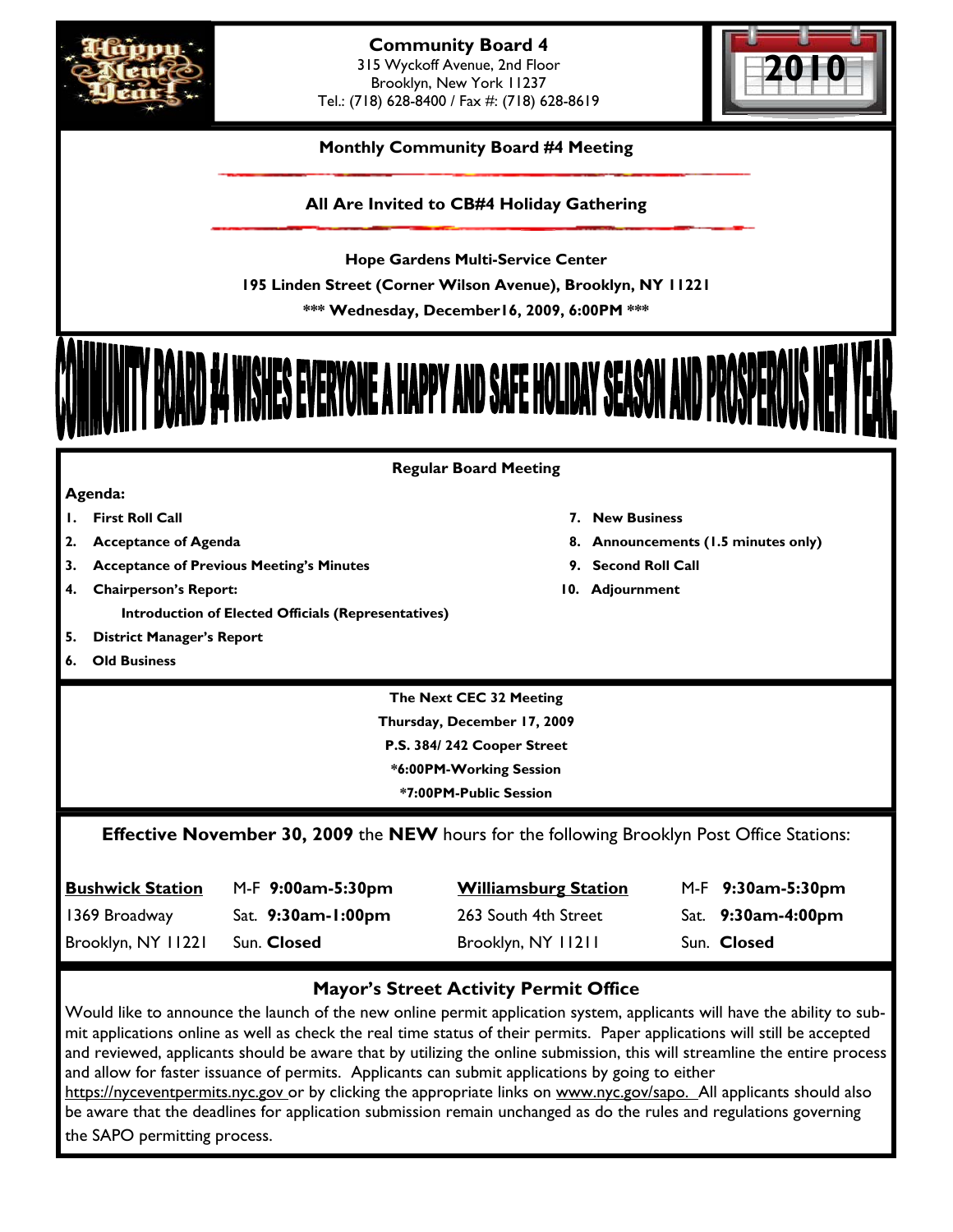

# Page 2 **Community Board 4**

# **TO ALL PARENTS IN** DISTRICT 32! It's Your Turn To Make A Difference!



# Apply today!

4 VACANCIES exists on the District 32 Community Education Council

Applications for all interested parents with children attending ONLY in District 32 schools can be obtained from the CEC 32 office

All completed applications can be sent to:

Community Education Council # 32

TEL.: [718] 574-1203

FAX: [718] 574-1245

E-mail: CEC32@schools.nyc.gov

Hand deliver applications to:

Community Education Council # 32

797 Bushwick Avenue – Room # 303

Brooklyn, NY 11221

\*Entrance is on Dekalb Avenue\*

*For More Information Refer to*:

www.Powertotheparent.org

*Community Education Council Members:* 

Promote the achievement of educational standards

Hold quarterly meetings with PA/PTA officers

Provide assistance to School Leadership Teams

Play a role in evaluating the Community Superintendent

Approve zoning lines submitted by the Community Superintendent

**\*\*PLEASE JOIN US TO HELP MAKE A DIFFERENCE\*\*** 

#### **CALL FOR AN APPLICATION NOW!**

CONTINUING EDUCATION



**KINGSBOROUGH** 

**Community College** 

**Registration Closes January 1!** 

**Free \* New \* Unique "Paired Care"** 

**Family Caregiver** 

**Training Program** 

**Tues. and Thurs.** 

# **January 19, 21, 26, 28, 2010**

Session 1: 2:00-4:30pm

**Or** 

Session 2: 6pm-8:30pm

**Attendance at all sessions required.** 

## **Seats limited.**

**Request an application form today:** 

## **Call 718-368-5052 or e-mail**

## **Pairedcare@kingsborough.edu**

In your email or phone message, please give your: Name \* Mailing Address \* Phone Number \* E-mail Ad-

dress

• Session Preference: 2-4:30pm or 6:00-8:30pm \* Role: PCA/HHA or FCG

**Registration Closes January 1!** 

**Class Location:** 

Kingsborough Community College/CUNY

2001 Oriental Boulevard, Brooklyn, NY 11235

The **Bushwick Farmers' Market** is excited to announce that it will be open every **Wednesday until December 23rd** offering apples, pears, jams, cider, plus selections from our local vendors (including cakes, honey, organic herbs and spices, and weekly specials like hot spiced sorrel tea!). The location is at the **Linden-Bushwick Community Garden** corner of **Linden Street and Broadway in Bushwick**, **Brooklyn from 10am-5pm.** 

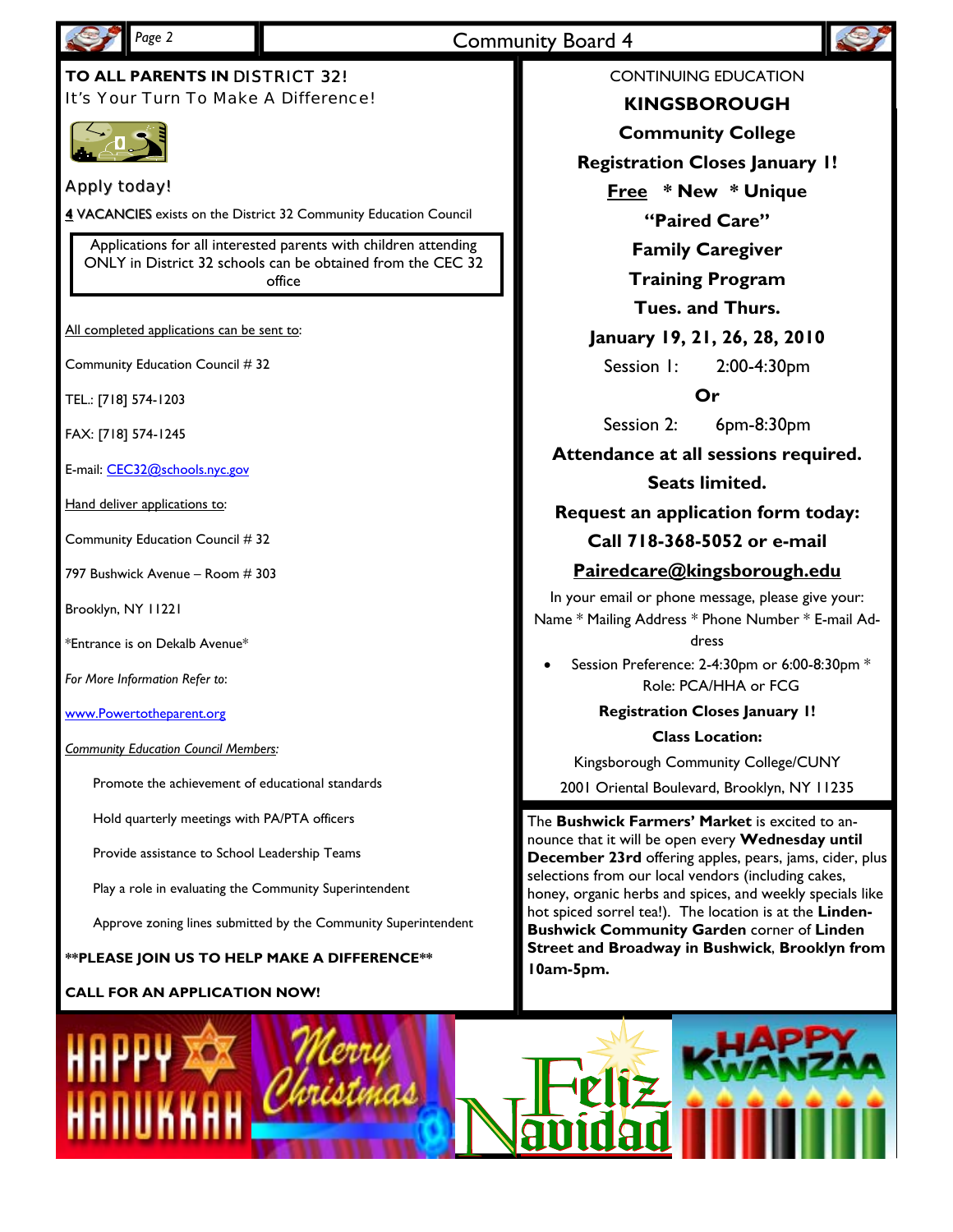# Community Board 4 *Page 3*

# **Chip in! Mulch your tree! Help NYC grow!**

**Saturday, January 9 and Sunday, January 10, 2009** 

#### **10:00 a.m. to 2:00 p.m.**

Bring your holiday tree to a designated city park to be recycled into mulch that will nourish plantings across the city! Remember to remove all lights and ornaments before bringing the tree to a Mulchfest site. You are encouraged to bring bags to take advantage of the free mulch provided at sites marked with an asterisk (\*) below.

| Location                                                             | <b>Address</b>                            | <b>Service</b> |  |  |  |
|----------------------------------------------------------------------|-------------------------------------------|----------------|--|--|--|
| Added Value Community Farm*                                          | 305 Van Brunt Street                      | Chipping       |  |  |  |
| Cobble Hill Park*                                                    | Verandah Place & Clinton Street           | Chipping       |  |  |  |
| <b>Coffey Park</b>                                                   | Dwight Street & Verona Street             | Drop-off only  |  |  |  |
| Fort Greene Park*                                                    | Washington Pk. & Willoughby Street        | Chipping       |  |  |  |
| <b>Green-Wood Cemetery</b>                                           | 25th Street & 4th Avenue                  | Drop-off only  |  |  |  |
| Hattie Carthan Garden*                                               | Across from Von King Park:                |                |  |  |  |
|                                                                      | Lafayette Avenue & Clifton Place          | Chipping       |  |  |  |
| <b>Lincoln Terrace Park</b>                                          | Buffalo Avenue between-                   |                |  |  |  |
|                                                                      | East New York Avenue & Eastern Parkway    | Drop-off only  |  |  |  |
| Maria Hernandez Park                                                 | Knickerbocker Avenue & Suydam Street      | Drop-off only  |  |  |  |
| Marine Park <sup>*</sup>                                             | Avenue U & 33rd Street                    | Chipping       |  |  |  |
| McCarren Park*                                                       | Driggs Avenue & Lorimer Street            | Chipping       |  |  |  |
| <b>McGolrick Park</b>                                                | Monitor Street & Driggs Avenue            | Drop-off only  |  |  |  |
| Prospect Heights Community Garden                                    | 252-256 St. Marks Avenue                  | Drop-off only  |  |  |  |
| Owl's Head Park*                                                     | Colonial Road & 68th Street               | Chipping       |  |  |  |
| <b>Prospect Park*</b>                                                | Third Street at Prospect Park West        | Chipping       |  |  |  |
| <b>Prospect Park Circle*</b>                                         | Parkside Avenue & Prospect Park Southwest | Chipping       |  |  |  |
| <b>Sunset Park</b>                                                   | 44th Street & 6th Avenue                  | Drop-off only  |  |  |  |
| Mulch is available at chipping sites and at most drop-off locations. |                                           |                |  |  |  |

For more information about MulchFest and for additional locations,

**Visit www.nyc.gov/parks or call 311.** 

# **HOLIDAY SAFETY TIPS**

With the holiday season upon us, most people are preoccupied with the details of holiday plans and shopping. Unfortunately, the safety precautions which we normally take are sometimes forgotten or the excitement of the season causes us to let down our guard. The Police Department wants this to be a **SAFE** holiday season for all, so we remind you to follow these safety tips and enjoy the City and the season.

- Be alert and aware of your surroundings at all times. Criminals often confront people who are distracted.
- Whether driving, walking or taking public transportation, plan the trip in advance. Know how to get to your destination by the most direct and safest route.
- Travel on populated, well lit streets. If possible, travel with a friend.
- When driving, keep your doors locked and the windows closed. Make sure the gas tank is full and maintain your car in good working order to avoid breakdowns.
- If you are taking the subway, look for the red or greens lights outside the entrance. A red light means that you cannot enter the subway system at the location. Look for an entrance with a green light before going down the stairs.
- If possible, stay in the view of the token booth while awaiting your train. Never walk near the edge of the platform.
- Plan your purchases in advance and carry only the amount of cash necessary to make the purchase. If you must carry a large sum of money, divide the cash between your purse, pockets and wallets.
- Record the numbers for each of the credit cards you own. This will facilitate reporting the theft or loss of the card.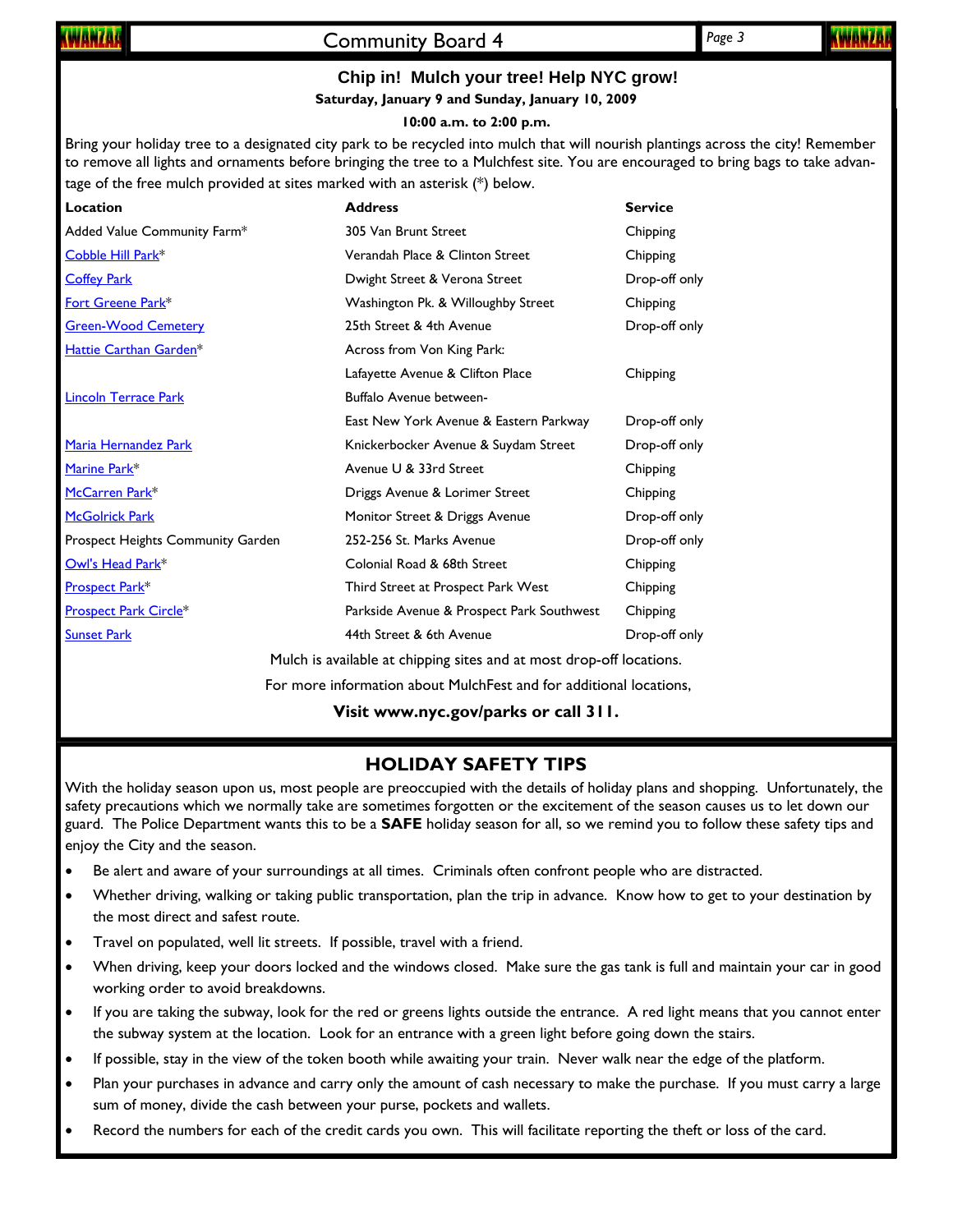# Page 4 **Community Board 4**



# **Sanitation**

**GIVE MORE, WASTE LESS** 

# **Celebrating the Holidays, While Protecting the Environment**

'Tis the season...to celebrate and exchange gifts! And this year, as you enjoy the holidays, remember that you can make them the brightest ever by giving thoughtful gifts that cheer the heart and do not come at the expense of the environment.

In the last few years, Mayor Bloomberg and over eight million New Yorkers have worked very hard to make New York City a greener and more beautiful place in which to live and work. But there's still much more you can do.

For starters, here are a few suggestions of how you can make your holidays more festive, greener and a lot less wasteful:

## **HOW TO GIVE MORE AND WASTE LESS THIS HOLIDAY SEASON**

- **Give homemade gifts, such as cookies, handicrafts, framed photos.**
- Give entertainment, such as a museum membership, tickets to the movies, the theatre, concerts or to sport**ing events.**
- **Give the gift of learning, such as language or music lessons, classes in cooking, photography, or other favorite hobbies.**
- **Give your time or talent, such as baby-sitting, pet-sitting, computer help or home repairs.**
- **Give fitness, such as gym memberships, personal training sessions, or classes in dance, yoga or Pilates.**
- **Give pampering, such as a massage, facial or manicure and pedicure.**
- **Give Internet service connection to a loved one.**
- **Give nature, such as flower seeds to plant next spring.**
- **Give that which you no longer need, such as electronics, furniture, clothes in good condition, etc. to charitable organizations that will distribute them among those in need.**
- **Give your gifts wrapped in recycled paper. Better yet, reuse gift wrap or create you own by using old calendars, comics, etc.**

You may also choose to use an artificial tree instead of a real one. Send e-mail greetings rather that paper holiday cards. And if you buy greeting cards, make sure they're made from recycled.

For more ways to reduce, reuse and recycle, visit the DSNY website at:

**www.nyc.gov/sanitation** 



## **Save Lives For A Living**

#### Join **THE NEW YORK CITY FIRE DEPARTMENT**

# **Become A**

**FDNY** 

#### **FIRE PROTECTION INSPECTOR**

A Fire Protection Inspector conducts inspections of premises to ensure that they are in compliance with all rules, regulations and requirements of the NYC Administrative Code regarding life and fire safety.

# **Become A**

**EMT** or

# **PARAMEDIC**

An Emergency Medical Technician (EMT) provides basic life support in a prehospital care setting to individuals during medical emergencies.

**Become A**

**FDNY** 

## **FIREFIGHTER**

As a NYC Firefighter, you will receive an incredible benefits package and a competitive salary that more than doubles in your first five years on the job. **But act now, the change only comes every four years.**

For more information please call

**(718) 999-FDNY** 

or visit our website at **WWW.NYC.GOV/FDNY**